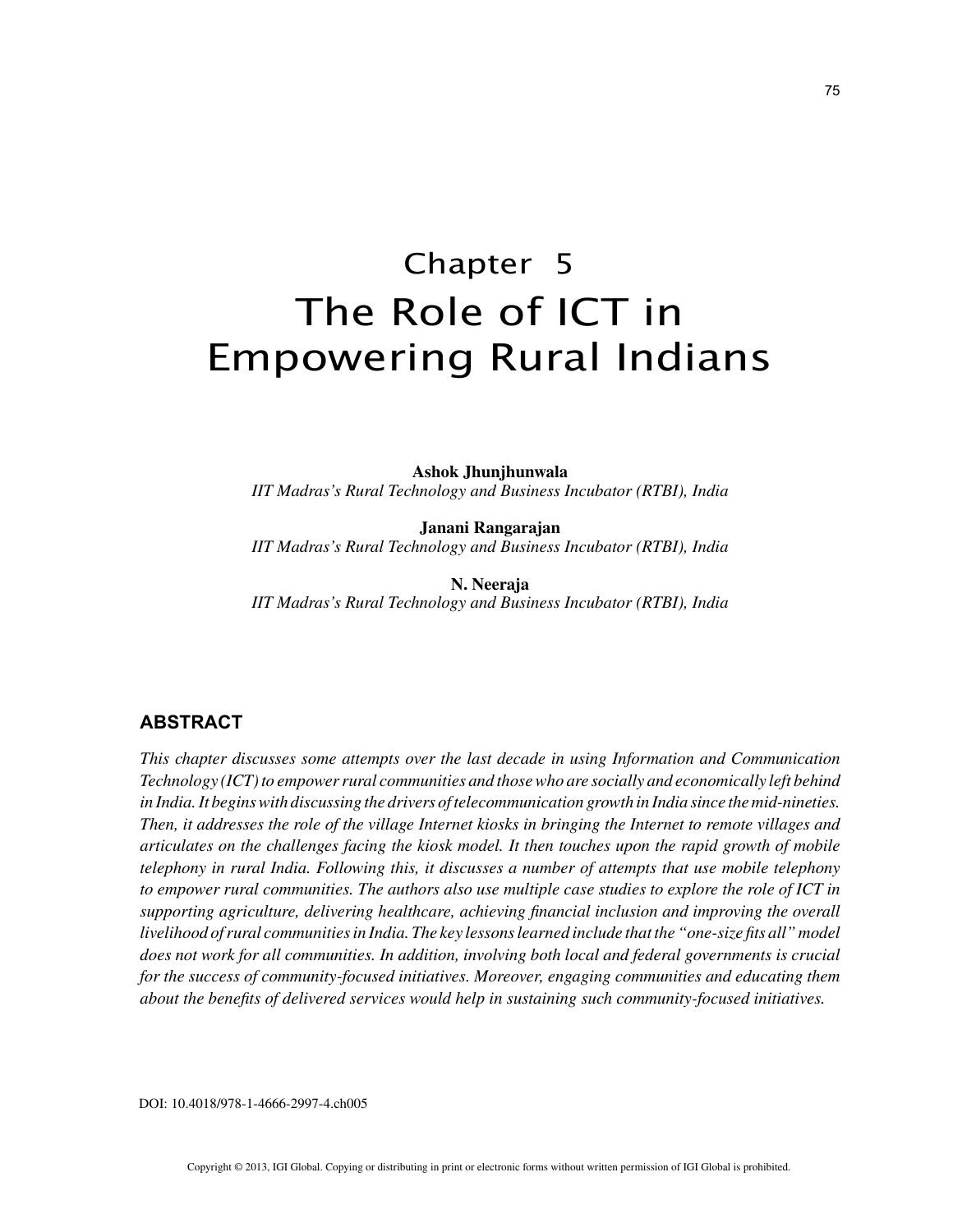## **BACKGROUND**

India is a developing country whose population exceeds 1.2 billion people (Census of India, 2011). Its economy has been growing rapidly, achieving seven to nine percent growth rate in recent years. Despite the decline of poverty rate, a careful look at the figures of its economy shows that there are a number of economic problems that have not been solved yet.

While the average income in India is low, it has been rising rapidly especially in the last five to six years, as shown in Figure 1 (National Council of Applied Economic Research- Centre for Macro Consumer Research (NCAER – CMCR, 2011). In 2009-10, the average annual income of a rural household is just about 2777 UDS at 2004-05 prices. In other words, the average rural income in rural areas is about 1.5 USD per day. This is just above 1.25 USD defined as threshold for poverty by United Nations (Gordon, 2005). The conditions of those who live in rural areas are even worse when we consider that the average family size is five members (Shukla, 2010). Given the fact that India has about 800 million people living in rural areas, serious efforts are needed to overcome the poverty problem.

This chapter studies a number of communityfocused initiatives conducted over the last decade in using Information Communication Technology (ICT) to empower rural communities in India. The following section discusses the situation of the telecommunication sector in India in the decade of nineties. It also shows how mobile telephony took off in the early part of the century and discusses how policy was focused on achieving affordability of ICT. Then, it discusses efforts to expand infrastructure to rural areas. Then, we discuss how the focus has been shifted from infrastructure provision to service and application development. After that, we present a multiple of case studies on how the TeNeT group and its partners used ICT to support farmers, deliver healthcare, achieve financial inclusion, and promote business outsourcing to rural areas.

## **TELECOMMUNICATION IN INDIA**

The telecommunication sector in Indian had not taken off until 2000. In particular, India was struggling with only 28.55 million telephone lines in 2000, 1.80 million of which were mobile (Telecom Authority of India, 2004), as shown in Figure 2 (Cellular Authorities of India, 2004; Department of Telecommunications, 2004). The growth over the previous decade was very slow. Even though Indian telecom was liberalized in 1994 and private participation in operations started in 1994, the scenario did not change. The Indian telecommunication market was influenced by the hype of a very large middle-class market. Some

*Figure 1. Yearly household incomes in INR 1000 (inflation adjusted to 2004 prices)*